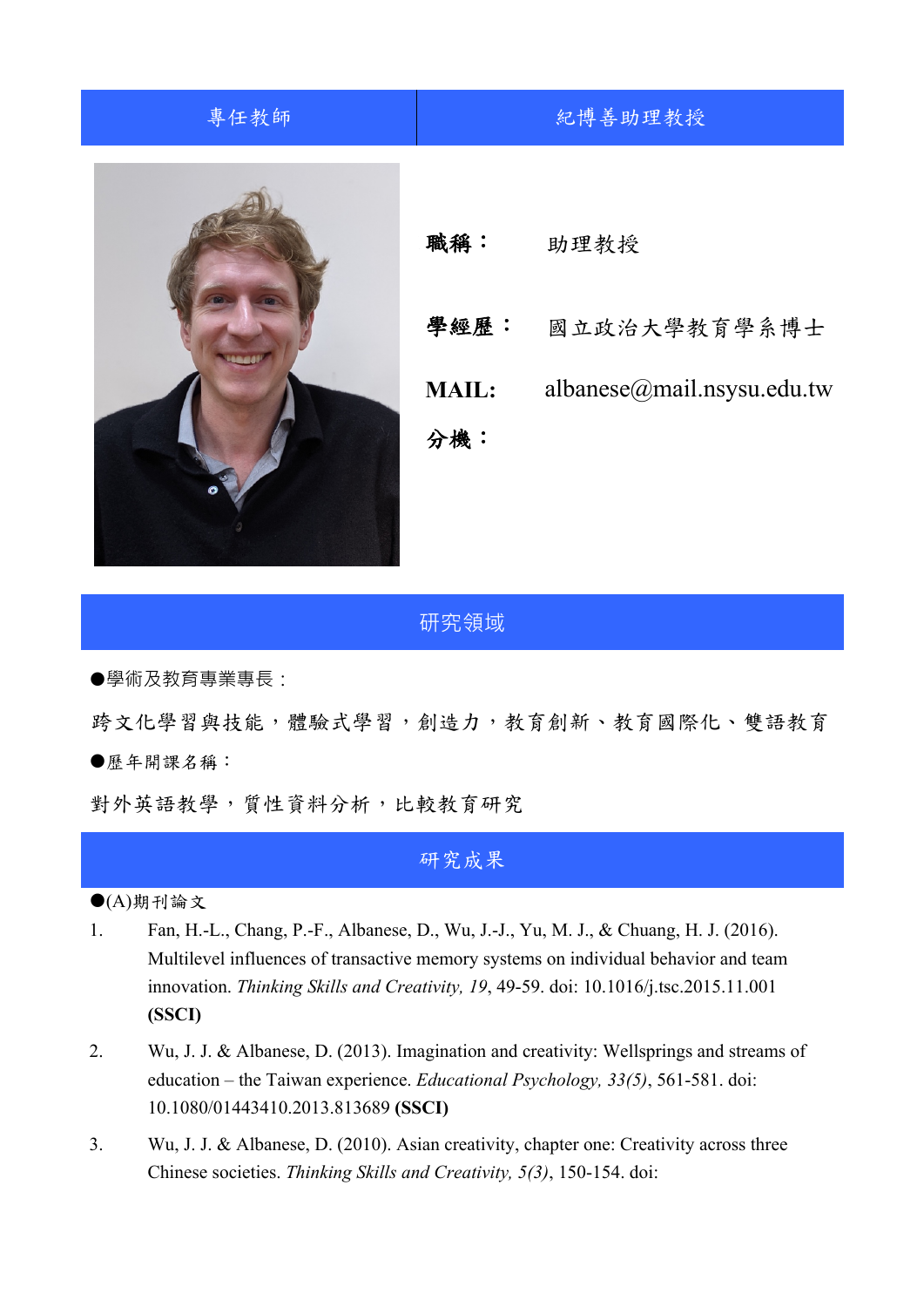10.1016/j.tsc.2010.10.002 **(SSCI)**

## (B)研討會論文

- 1. Fan, H.-L., Yu, M.-J., Albanese, D. L., Lin, Y.-H., & Wu, J.-J. (2020). Task Conflict and Innovative Behavior: The Role of Constructive Conflict and Grit. Paper presented at the 29th International Conference on Management of Technology in Cairo, Egypt.
- 2. Yu, M. J., Albanese, D. L., & Wu, J.-J. (2016). Eying Entrepreneurial Opportunities: Entrepreneurial Alertness Mediates Relationship between Openness to Experience and Entrepreneurial Intention. Paper presented at the Asia-Pacific Educational Research Association (APERA) - Taiwan Education Research Association (TERA) 2016 International Conference in Kaohsiung, Taiwan.
- 3. Albanese, D. L. (2014, April). International co-teaching with Fulbright: Multicultural collaboration in English-language teaching and its implications for teacher education. Paper presented at the American Educational Research Association (AERA) Annual Meeting, Philadelphia, Pennsylvania.
- 4. Fan, H.-L., Yu, M.-J., Albanese, D. L., Lin, Y.-H., & Wu, J.-J. (2014). The Relationship between Friendship, Conflict, and Innovative Behavior. Paper presented at the 2014 Taiwan Educational Research Association (TERA) Annual Meeting at National Sun Yat-sen University in Kaohsiung, Taiwan.
- 5. Albanese, D. (2014). Stimulating Creativity and Informal Education through the Burning Man Regional Network: The Innovative Implementation of an Art Project from Taiwan. Paper presented at the 2014 Taiwan Educational Research Association (TERA) Annual Meeting at National Sun Yat-sen University in Kaohsiung, Taiwan.
- 6. Albanese, D. L. (2014). Internationalization in Higher Education and the Need for Policy Reform to Promote Effective Student Impact in Administration: Insights from the Experience of an International Student Group in Taiwan. Paper presented at the Asia-Pacific Educational Research Association (APERA) 2014 International Conference in Hong Kong.
- 7. Albanese, D. A., Wu, J.-J., & Fan, H.-L. (2013, October). Moderating influence of cultural intelligence on the relationship between multicultural experience and creativity: A study of US English Teaching Assistants in Taiwan. Paper presented at the 52nd Annual Meeting of the Taiwan Psychological Association Conference, Taipei, Taiwan.
- 8. Albanese, D. L. (2013). Reconciling Representations of Study Abroad and Internationalization in Taiwanese Higher Education Promotion and Policy with Evidence for the Creative Behavioral Impacts of Multicultural Experience. Paper presented at the Taiwan Education Research Association & Pacific Rim Objective Measurement Society 2013 (TERA & PROMS 2013) Conference at National Sun Yat-sen University in